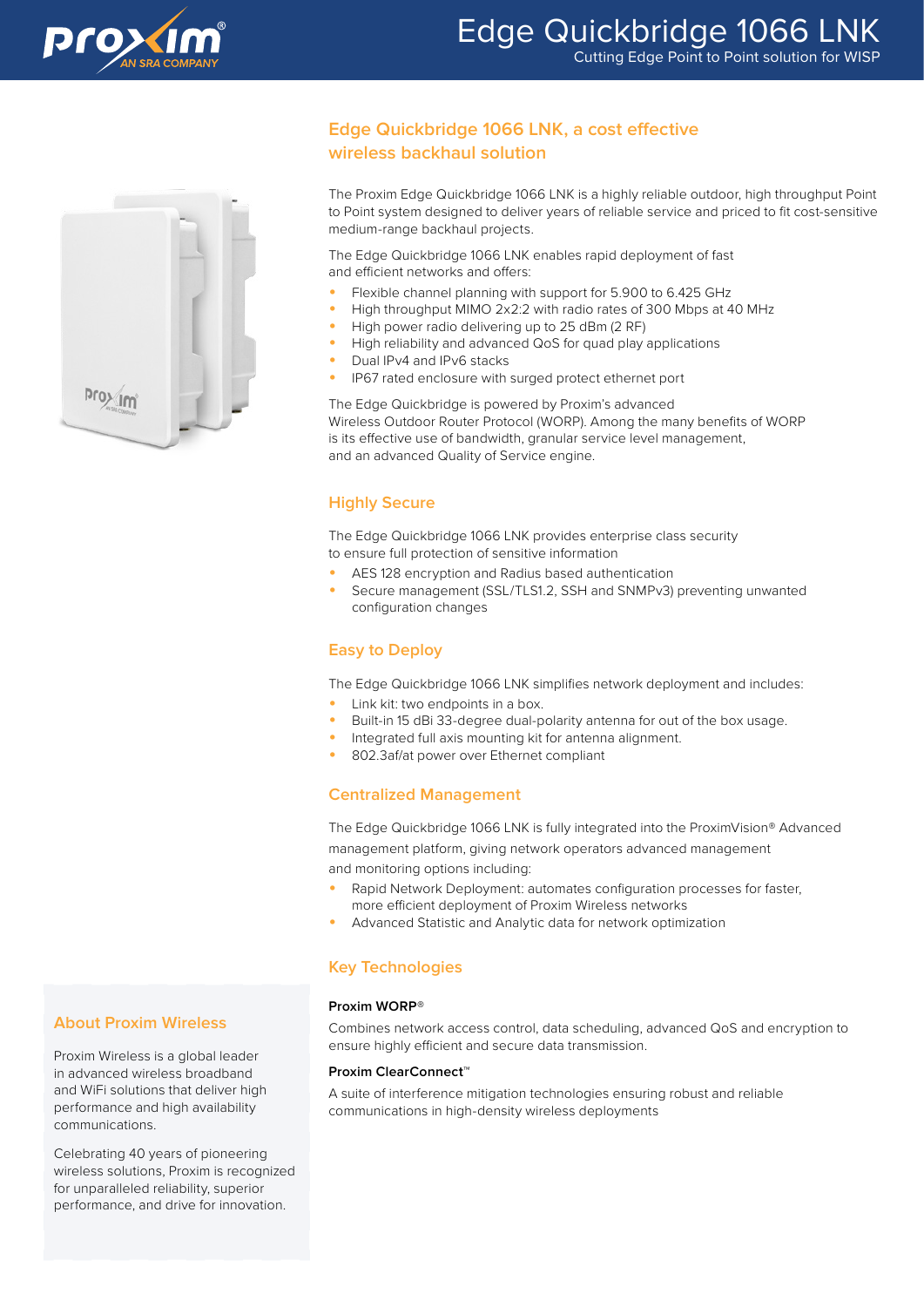# Specifications

| <b>PRODUCT MODELS</b>                                                                                                           | <b>PART NUMBERS</b>                                                                                                                                                                                                          |       |        |                             |        |  |  |
|---------------------------------------------------------------------------------------------------------------------------------|------------------------------------------------------------------------------------------------------------------------------------------------------------------------------------------------------------------------------|-------|--------|-----------------------------|--------|--|--|
| QB-1066-LNK                                                                                                                     | Edge Quickbridge 1066, Link, 300 Mbps, Integrated Antenna                                                                                                                                                                    |       |        | 902-00939<br>QB-1066-LNK-WD |        |  |  |
| <b>INTERFACES</b>                                                                                                               |                                                                                                                                                                                                                              |       |        |                             |        |  |  |
| <b>WIRED ETHERNET</b><br>WIRELESS PROTOCOL                                                                                      | One auto MDI-X RJ45 10/100/1000Mbps Ethernet with PoE in<br>WORP® (Wireless Outdoor Router Protocol)                                                                                                                         |       |        |                             |        |  |  |
| <b>RADIO &amp; TX SPECS</b>                                                                                                     |                                                                                                                                                                                                                              |       |        |                             |        |  |  |
| <b>MIMO</b><br><b>MODULATION</b><br><b>FREQUENCY</b><br>CHANNEL SIZE<br>DATA RATE<br><b>TX POWER</b><br><b>TX POWER CONTROL</b> | 2x2:2<br>OFDM BPSK-QAM64<br>5.900 - 6.425 GHz (Subject to Country Regulations)<br>5, 10, 20 and 40 MHz<br>Upto 300 Mbps<br>Up to 25 dBm (dual chain)<br>0 - 22 dB, in 1 dB steps. Automatic TPC with configurable EIRP limit |       |        |                             |        |  |  |
|                                                                                                                                 |                                                                                                                                                                                                                              | 5 MHz | 10 MHz | 20 MHz                      | 40 MHz |  |  |
| TX POWER (dual RF)                                                                                                              | MCS <sub>0</sub>                                                                                                                                                                                                             | 25    | 25     | 25                          | 25     |  |  |
|                                                                                                                                 | MCS7                                                                                                                                                                                                                         | 20    | 20     | 20                          | 20     |  |  |
|                                                                                                                                 | MCS8                                                                                                                                                                                                                         | 25    | 25     | 25                          | 25     |  |  |
|                                                                                                                                 | MCS15                                                                                                                                                                                                                        | 20    | 20     | 20                          | 20     |  |  |
| RX SENSITIVITY (Per=10-6)                                                                                                       | MCS <sub>0</sub>                                                                                                                                                                                                             | $-97$ | $-95$  | $-92$                       | -89    |  |  |
|                                                                                                                                 | MCS7                                                                                                                                                                                                                         | $-77$ | $-75$  | $-72$                       | $-69$  |  |  |
|                                                                                                                                 | MCS8                                                                                                                                                                                                                         | $-96$ | $-93$  | $-90$                       | $-88$  |  |  |
|                                                                                                                                 | MCS15                                                                                                                                                                                                                        | $-73$ | $-70$  | $-68$                       | $-61$  |  |  |
| <b>OTHER</b>                                                                                                                    | Dynamic Channel Selection (DCS) based on interference detection                                                                                                                                                              |       |        |                             |        |  |  |
|                                                                                                                                 | Automatic Transmit Power Control (ATPC) with EIRP limit support                                                                                                                                                              |       |        |                             |        |  |  |

| <b>ANTENNA</b>               |                                                                                                      |  |  |  |  |
|------------------------------|------------------------------------------------------------------------------------------------------|--|--|--|--|
| QB-1066-EPR                  | Integrated 2x2 MIMO 15 dBi Dual Polarized 33 degree Panel Antenna                                    |  |  |  |  |
| <b>MANAGEMENT</b>            |                                                                                                      |  |  |  |  |
| <b>REMOTE</b>                | Telnet and SSH, Web GUI and SSL/TLS1.2, TFTP, SNMPv3                                                 |  |  |  |  |
| <b>SNMP</b>                  | SNMP v1-v2c-v3, RFC-1213, RFC-1215, RFC-2790, RFC-2571, RFC-3412, RFC-3414, Private MIB              |  |  |  |  |
| <b>OTHER</b>                 | Syslog, sFlow™ agent, SNTP and local time, Spectrum analyzer                                         |  |  |  |  |
| Multi-Language Support       | Web Interface available in English, French, Spanish and Chinese                                      |  |  |  |  |
| <b>SECURITY</b>              |                                                                                                      |  |  |  |  |
| <b>FNCRYPTION</b>            | <b>AFS 128</b>                                                                                       |  |  |  |  |
| <b>AUTHENTICATION</b>        | Internal MAC Address Control List, Radius based Authentication (with VLAN and QoS provisioning)      |  |  |  |  |
| <b>QoS</b>                   |                                                                                                      |  |  |  |  |
| Asymmetric Bandwidth Control | Asymmetric UL/DL committed and maximum information rate per service flow                             |  |  |  |  |
| Packet Classification        | 802.1p priority, IPTOS, VLAN ID, IP addresses, ports, Ethernet addresses, IP protocol, and EtherType |  |  |  |  |
| Capabilities                 |                                                                                                      |  |  |  |  |
| Scheduling                   | Best Effort, Real Time Polling Services                                                              |  |  |  |  |
|                              |                                                                                                      |  |  |  |  |
| <b>NETWORK</b>               |                                                                                                      |  |  |  |  |
| <b>MODES</b>                 | Bridging, Routing (RIP v2 and IP tunneling)                                                          |  |  |  |  |
|                              |                                                                                                      |  |  |  |  |

| <b>MODES</b>            | Bridging, Routing (RIP v2 and IP tunneling)                                             |
|-------------------------|-----------------------------------------------------------------------------------------|
| <b>IP STACK</b>         | IPv4 and IPv6 simultaneously                                                            |
| <b>GATEWAY FEATURES</b> | DHCP Server & relay, NAT with Std ALGs, PPPoE end point with Proxy DNS                  |
| <b>VLAN</b>             | 802.1Q: Management VLAN. Transparent, Access, Trunk and Mixed mode. QinQ double tagging |
| <b>POWER</b>            |                                                                                         |
|                         | 802.3af/at compliant                                                                    |